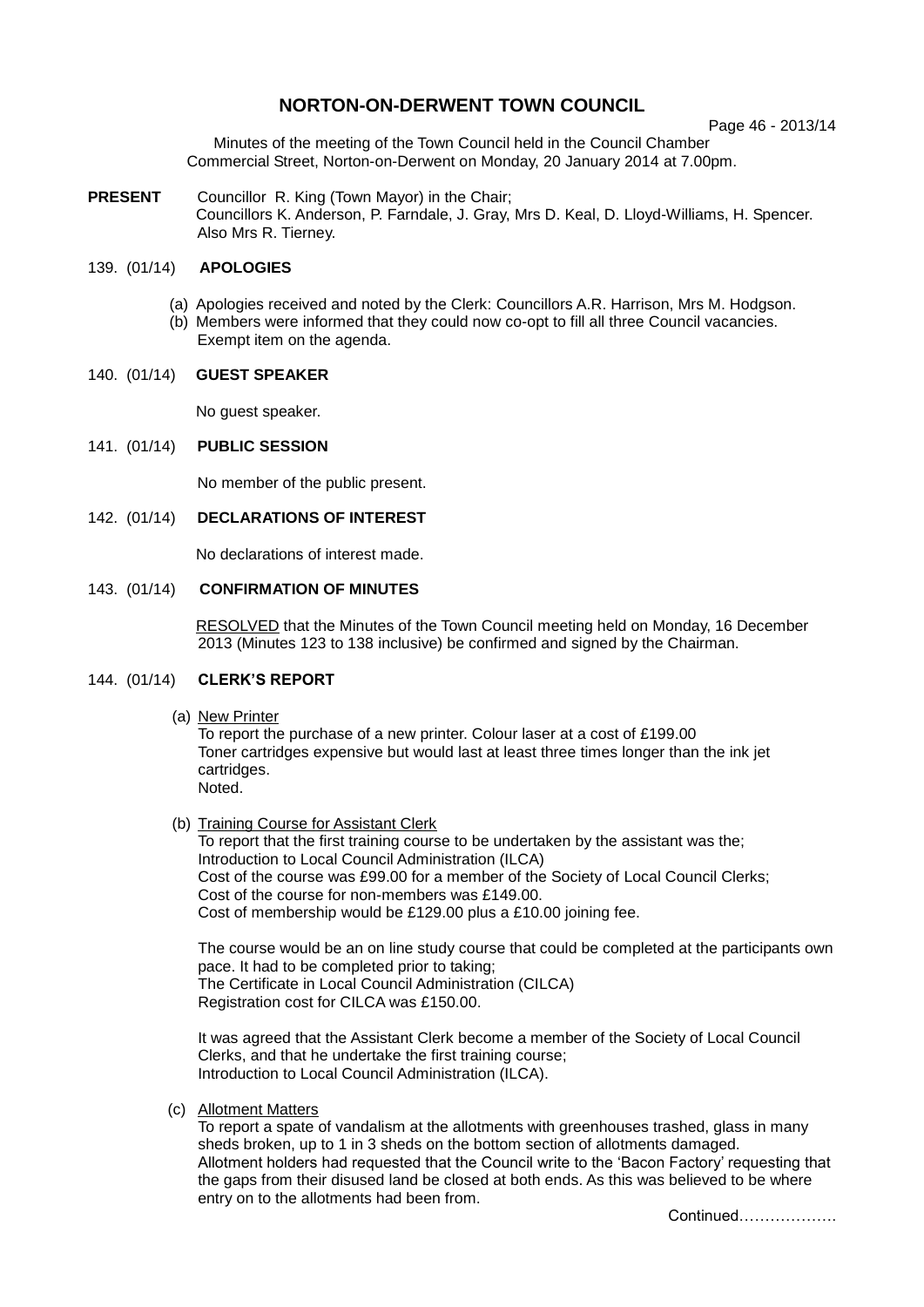### 144. (01/14) **CLERK'S REPORT** (continued)

## (c) Allotment Matters (continued)

Allotment holders also requested that Council either agenda an item, or hold a meeting with allotment holders to discuss ways in which the allotments could be made more secure.

It was agreed that a meeting should be arranged with the allotment holders and that in the meantime the Mayor and Clerk would visit the allotments to see the problems for themselves.

(d) Woodhams Stone Collection

To report a request had been received asking for a grant to assist in the creation of an online archive of the Woodhams Stone Collection.

This item to be placed on the agenda for next month.

(e) Ryedale District Council – Forward Planning

To report that the Forward Planning team at Ryedale District Council were arranging initial discussions with Town and Parish Councils on the process of delivering the sites document for the Ryedale Local Plan. It was hoped that the sites document would be ready for consultation by early summer. Forward Planning would contact the Council when they were ready to begin discussions. Noted.

(f) Standing Orders

To report that the Local Councils Association had issued a revised set of Standing Orders. To ensure that they met with the Council's requirements the Assistant Clerk had reviewed them in line with present Standing Orders. It was requested that a sub-committee of Councillors meet to review the revised set of Standing Orders prior to approval by full Council. It was agreed that a sub-committee meet on a date and time suitable for all.

# 145. (01/14) **TOWN MAYOR/CHAIRMANS REPORT**

 (a) Tour of Town Council Responsibilities The Mayor reported on a tour of the town with the new Assistant Clerk and Clerk inspecting various locations that were the responsibility of the Town Council to care for.

# 146. (01/14) **FINANCIAL MATTERS**

- (a) Accounts paid and for payment The Clerk reported that accounts nos. 175 to 187 inclusive, amounting to £7437.96, had been paid since the last meeting of the Council. RESOLVED that account nos. 188 to 190 inclusive, amounting to £356.62 be paid. Cheques were drawn and signed accordingly.
- (b) Financial report The Clerk's financial report for the period 01.12.13 to 31.12.13 was received.
- (c) Budgetary monitoring The Clerk's report for the period ending 31 December 2013 was received.

# 147. (01/14) **PLANNING MATTERS**

- (a) Planning applications referred to the Town Council by Ryedale District Council and North Yorkshire County Council, for comment and/or recommendation were dealt with as follows: -
- 13/01458/CLEUD Certificate of Lawfulness in respect of the occupation of Fairfield Cottage as a single dwelling (Use Class C3) in excess of 10 years before the date of this application. Fairfield Cottage, 3 Highfield Farm Cottages, Beverley Road, Norton. For: Mr Neville Bycroft RESOLVED that this Council has no further information in support of this Certificate or otherwise.

Continued……………….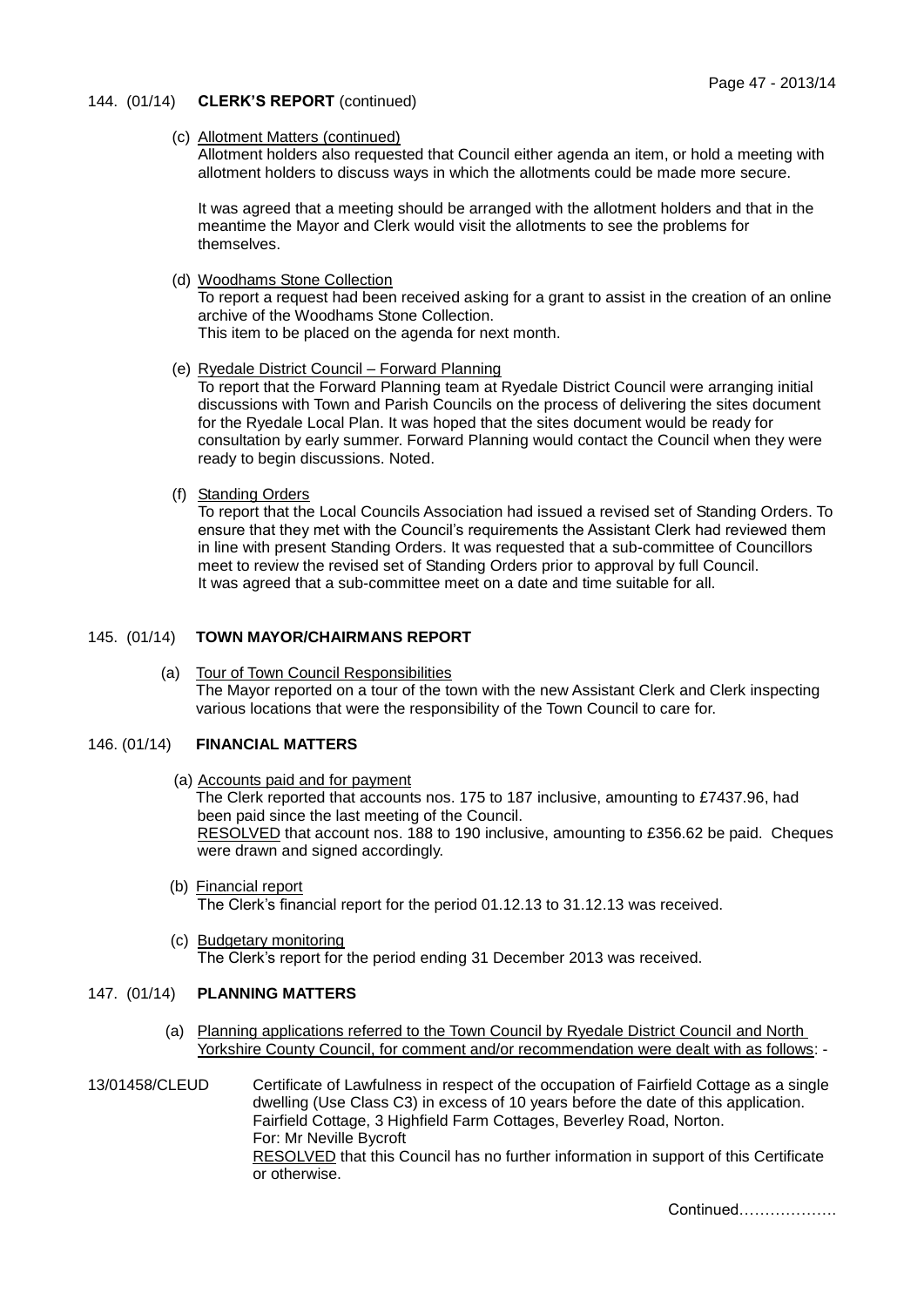# 147. (01/14) **PLANNING MATTERS** (continued)

| NY/14/0001/FUL                                                  | Demolition of existing corridor and erection of new link corridor.<br>Norton Community Primary School, Grove Street, Norton.<br>For: NYCC Children's and Young Peoples Service.<br>RESOLVED Recommend Approval.                                                                                                                                            |
|-----------------------------------------------------------------|------------------------------------------------------------------------------------------------------------------------------------------------------------------------------------------------------------------------------------------------------------------------------------------------------------------------------------------------------------|
| NY/12/0340/FUL                                                  | Installation of asphalt production plant and creation of aggregate storage bins (5no.).<br>Land and Whitewall Quarry Norton. For: W Clifford Watts.<br>(Additional information supplied by W Clifford Watts)<br>NOTED by members.                                                                                                                          |
| Planning decisions notified by Ryedale District Council:<br>(b) |                                                                                                                                                                                                                                                                                                                                                            |
| Approved                                                        |                                                                                                                                                                                                                                                                                                                                                            |
| 13/01270/HOUSE                                                  | Formation of vehicular access following removal of section of 0.5m high boundary<br>wall to include installation of dropped kerb.<br>42 Langton Road, Norton.                                                                                                                                                                                              |
| 13/01150/ADV                                                    | Display of replacement internally and externally illuminated fascia signs to north,<br>east and west elevations, 1 no. non-illuminated post mounted sign 2 no. non-<br>illuminated wall mounted vertical information panels, 6 no. non-illuminated wall<br>mounted poster frames and internally applied vinyl window graphics.<br>2 Hambleton Road, Norton |
| 13/00838/FUL                                                    | Change of use and alteration of former social club to form 3 no. industrial units, Use<br>Classes B1 and B8 to include demolition of flat roof extensions.<br>100 Commercial Street, Norton                                                                                                                                                                |
| 13.01157/LBC                                                    | Conversion and alteration of barn to form 2 no. four bedroom dwellings and 3 no.<br>three bedroom dwellings (revised details to part of approval 07/01117/LBC dated<br>19.06.2008).<br>Sutton Farm, Langton Road, Norton                                                                                                                                   |
| 13/01357/FUL                                                    | Demolition of Workshop.<br>Building adj. 27 Commercial Street, Norton                                                                                                                                                                                                                                                                                      |

# 148. (01/14) **CEMETERY MATTERS**

- (a) Members were informed that the opening times for the cemetery were to be;
	- Weekdays 8.00am until Dusk or 9.00pm;
	- Weekends and Bank Holidays 9.00am until Dusk or 8.00pm.

The signage had been ordered at a cost of £122.64 for the three required signs. With all requirements for locking the gates in place, the three month trial of closing the cemetery at night was due to begin at the beginning of February 2014.

 (b) The Clerk agreed to contact the contractors with regard to the footpath repairs, and find out what the delay was, and if the work could be undertaken as soon as possible.

### 149. (01 /14) **KING GEORGE'S PLAYING FIELD MATTERS**

- (a) Members were informed that the vandalised perimeter fencing was to be repaired and strengthened at a cost of £498.00 Noted.
- (b) Ball Stop Fencing

Members were asked to consider the installation of 'Ball Stop Fencing' on three sides of the Multi Games Unit.

It was agreed that the Clerk would ascertain the specification required and make every effort to attain at least three quotes for the work.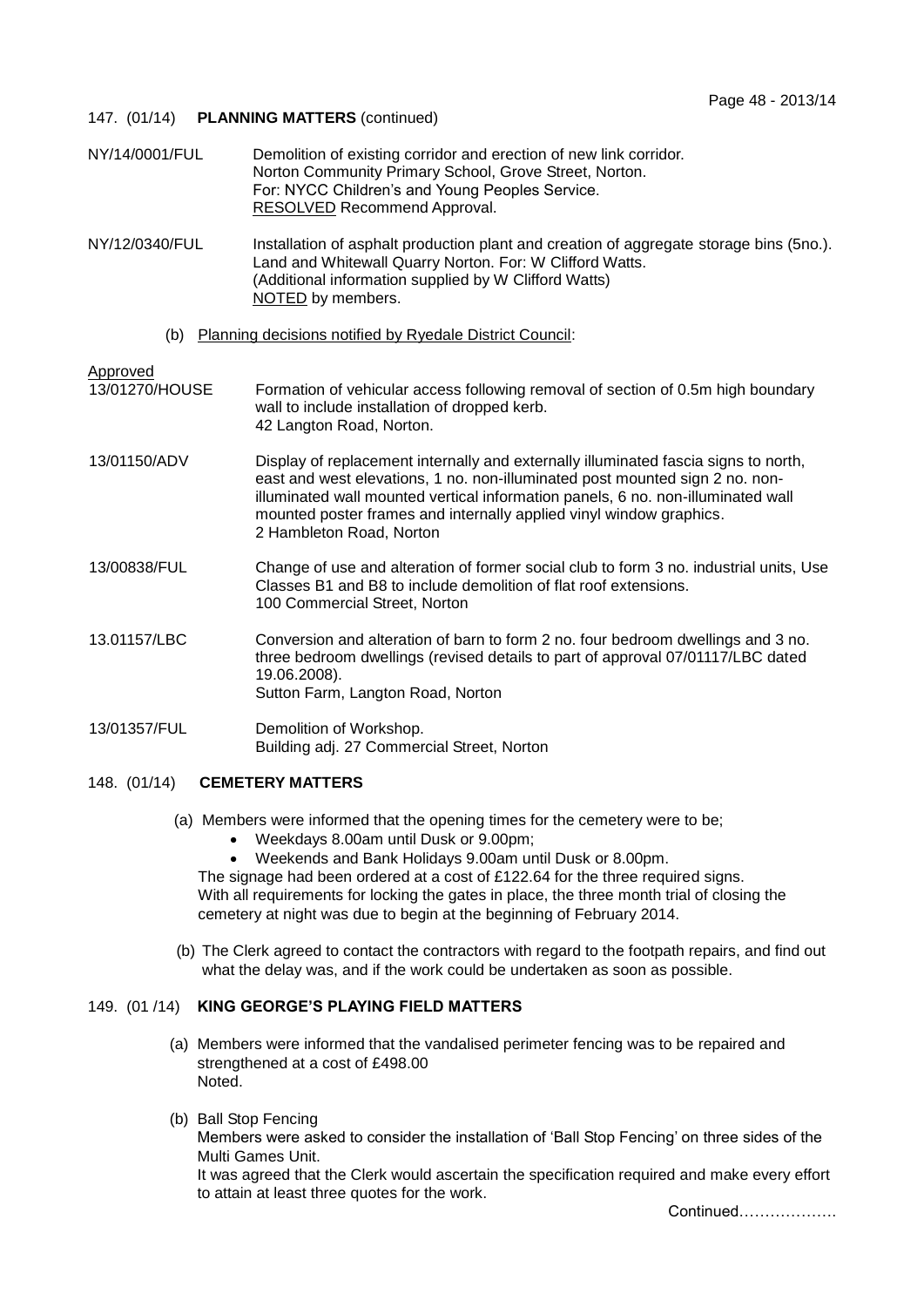# 150. (01/14) **PARKING ISSUES – WOOD STREET**

 (a) Members received copies of a local resident's correspondence sent to North Yorkshire County Council with regard to parking issues in Wood Street. The Clerk had e. mailed the County Council Highways Office for clarification on any answer sent to the resident and also asking if possible could a meeting be arranged between Highway Officers and the Council. No answer had been received to date. Members were agreed that parking on many residential streets was becoming a problem and they awaited the reply from County with interest. The Clerk to write to the resident explaining the situation.

### 151. (01/14) **CORRESPONDENCE**

- (a) Ryedale Safer Neighbourhoods Team monthly crime statistics for Southern Ryedale, December 2013. For information. Noted.
- (b) North Yorkshire County Council Temporary Road Closure B1248, Malton Signal Box Level Crossing. For information. Councillor Mrs Keal was to e. mail Rail Track asking if it would be possible to install the hollow sleepers that would assist the flood defence work, at the same time as the planned work at this location. Noted.
- (c) Skate Park User Group letter raising concerns with regard to the positioning of facilities at the Skate Park. Noted. The Clerk to contact Malton to arrange a meeting with both Council's representatives, P.C. Coning and the User Group.
- (d) Malton and Norton Dispensary Fund request to appoint a Representative Trustee to serve on the Dispensary Fund. Agreed that this item be deferred until such time as the vacancies on the Council were filled.

### 152. (01/14) **REPORTS OF REPRESENTATIVES ON OTHER ORGANISATIONS**

- (a) Woodhams Stone Collection Councillor Mrs Keal reported that the Woodhams Stone Collection was now an official Charity. Noted.
- (b) Senior Citizens Party Councillor Mrs Keal reported that the party had been a great success, enjoyed by all that attended, and she thanked Councillor and Mrs Farndale and all other volunteers for their work in ensuring it was an enjoyable occasion.
- (c) Malton and Norton Area Partnership Councillor Lloyd-Williams reported on the committee meeting of the Partnership, with progress being made on the Towns Map. One new item discussed had been bidding for £150,000 worth of professional advice from 'Revive and Thrive', the application for the bid was being undertaken at present.

#### 153. (01/14) **MEMBERS' QUESTIONS**

No member's questions received.

Continued……………….